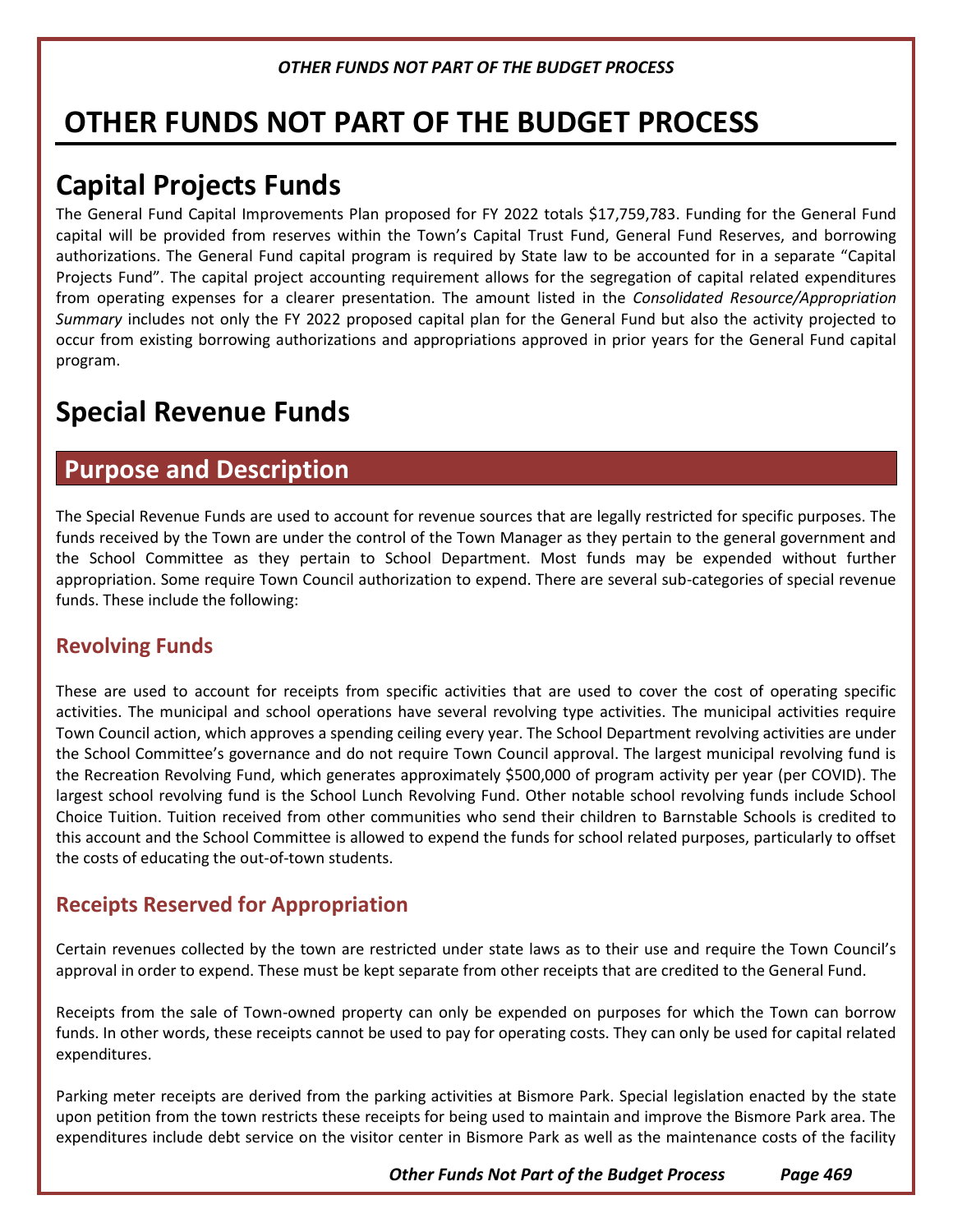and park area.

Wetland protection fees are assessed by the Conservation Commission in accordance with the Wetland Protection Act and are used to cover the cost of administering the act, which is part of the Conservation Division's operating budget.

Embarkation fees are derived from a \$0.50 fee added to every ferry passenger ticket. These receipts are used to mitigate the cost of having ferry operations in the harbor area, which are incurred by the Police and Public Works Departments. This is also used to pay the debt service on the welcoming center and pier reconstruction at the harbor. Revenue is shared with the Town of Yarmouth. Barnstable receives 75% of the embarkation fee revenue while Yarmouth receives 25%.

Mooring fees are credited to the Waterways Improvement Fund (WWIF) in accordance with state law. The WWIF can be used for administering the mooring program, maintaining, and improving the Town's waterways. Expenditures are currently used to offset the mooring operations and a portion of the Harbormaster operating budget within the General Fund.

### **Gifts**

Similar to grants, gifts must be kept separate from General Fund operations and accounted for within the special revenue fund structure unless it is an enterprise fund gift, which can be combined within the enterprise fund accounting records. Authorization to expend gifts received by municipal operations is performed by the Town Council, and the School Committee authorizes the expenditure of School Department gifts.

The Town receives an entitlement allocation from the federal government every year as part of the Community Development Block Grant Program (CDBG). These allocations have been declining due to cuts at the federal level as well as the Town's population decline. The Town pays for approximately 1 FTE's out of this program for administering the program as well as conducting program activities.

## **Other Designated Revenue**

This category includes certain receipts received by the Town that must be spent on specific designated purposes. These receipts must be kept separate from general fund resources. The largest receipt in this category includes Community Preservation Fund surtaxes.

The Community Preservation Fund is funded from a 3% surtax on real estate bills. In accordance with state laws, these receipts must be accounted for separately from other General Fund revenues. The revenue can be used to finance open space land acquisitions, recreation improvements, and historic preservation and community housing projects. Expenditure activity levels will be determined by the level of project requests brought forward to the Community Preservation Committee throughout the year. Revenue will track with the real estate tax levy change every year.

### **Grants**

Federal, state and other grants must be accounted for separately from the General Fund and Enterprise Fund grants are included within the Enterprise Funds. Any department can accept grants but grants received by the municipal operations must be brought forward to the Town Council for their authorization to expend. Grants received by the School Department must receive School Committee approval. The greatest impact to the Town's grant activity is in the School Department, which receives several federal and state grants. Some are entitlement grants and many are competitive.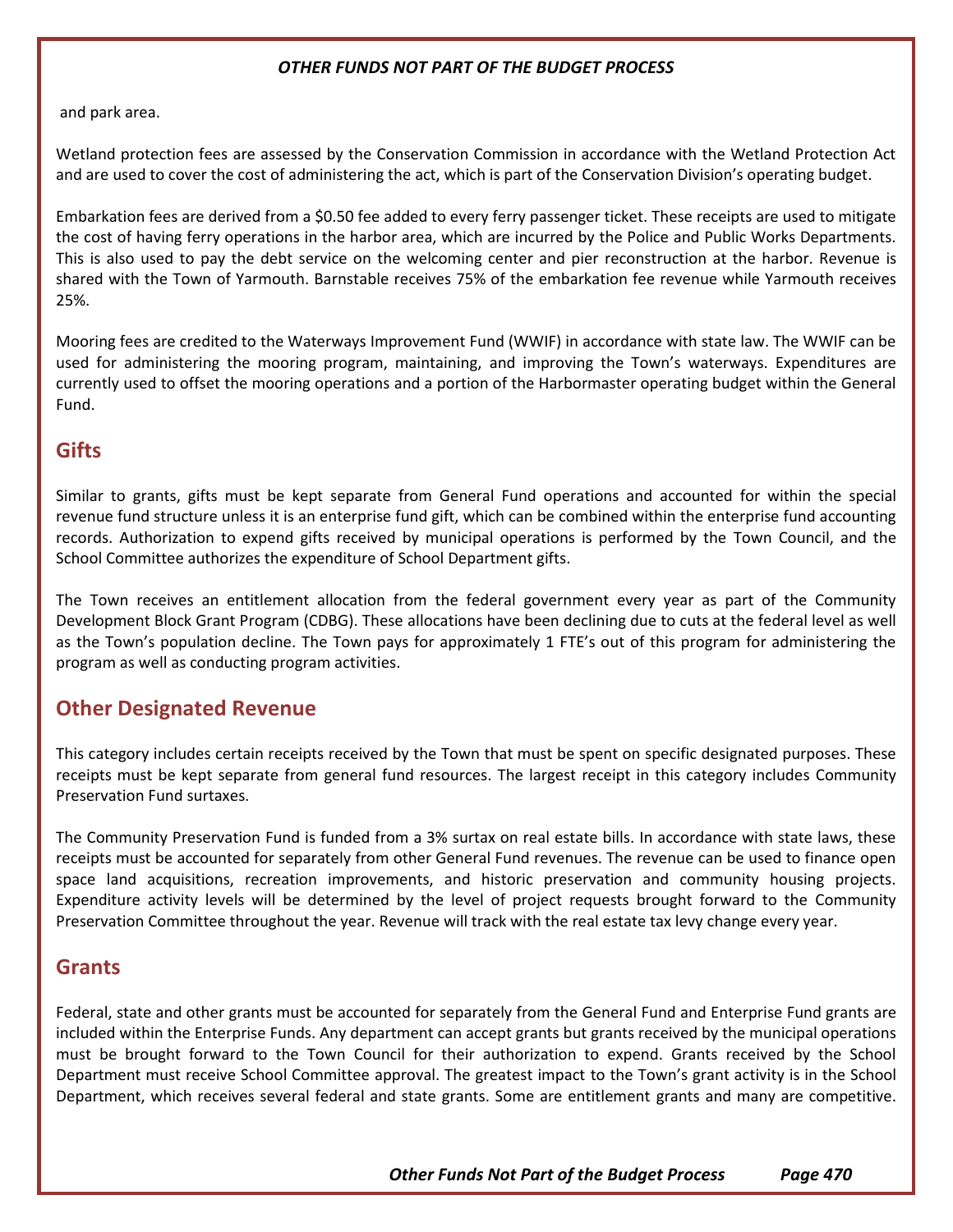## **Trust and Agency Funds**

The Town uses the trust funds to account for assets held in a trustee capacity. Normally, the principal assets remain intact, and income that is generated can be used in accordance with the terms and conditions of the will or gift.

The Town Treasurer, in conjunction with the Trust Fund Advisory Committee, work to formulate a plan that will provide the Town with the maximum amount of resources possible while simultaneously protecting the integrity of the principal investments. In accordance with the Town's Charter, the Town Manager is trustee of all trust funds except those administered by a court appointed trustee, and those under the School Committee.

All revenues from trust funds are generated primarily from investment income, and each year, expenditures from these funds are based on anticipated expendable income. As a matter of policy or for legal reasons, trust fund principal is not utilized for general expenditures with the exception of the Pension Reserve Fund. The trusts generated approximately \$1 million in investment income annually. Future earnings will depend upon interest rates and investment appreciation.

Expenditures are based on the current year needs and anticipated expendable income. Notable trust funds are the Other Post-Employment Benefits, Pension Reserve, Cobb Fund and Kirkman Fund.

Assets are being accumulated in a trust fund to address the Town's other post-employment benefits. The proposed FY 2022 budget includes a transfer of \$650,000 to the trust which has a current balance of approximately \$6 million. The Town's liability exceeds \$200 million. Once the pension liability is fully funded (projected to be in 2035) the town can significantly increase funding for this liability. For now, the plan is to increase the annual appropriation by \$50,000 per year.

The Pension Reserve Fund is used to offset tax support for the county retirement assessment. As of June 30, 2020, the fund had a market value of just over \$1.8 million. The Pension Reserve Fund will transfer \$220,000 in FY22 to the General Fund to offset the cost of funding the county retirement assessment.

The Cobb Trust Fund is managed by a Town Council appointed Trustee and had a market value of over \$11 million at the end of FY 2020. The Trustee sold some real estate in FY14, which should result in higher award levels in the future since the Trust has more invested cash now. The annual awards from this fund have ranged from \$150,000 to \$200,000 per year. All awards are for the benefit of Barnstable schoolchildren.

The Kirkman Fund, with a market value of about \$6.1 million as of June 30, 2020, will be used to provide beautification projects first at the Mosswood Cemetery and then all other town cemeteries. This fund is also used for the Cotuit Library and finally, all other public libraries. Proposals will be solicited from DPW's Structures & Grounds Division, and the seven village libraries for project funding. No operating expenses from the Department Public Works, which maintains the cemeteries, are paid for out of this fund. Approximately \$150,000 to \$300,000 has been awarded annually out of this fund for the past few years.